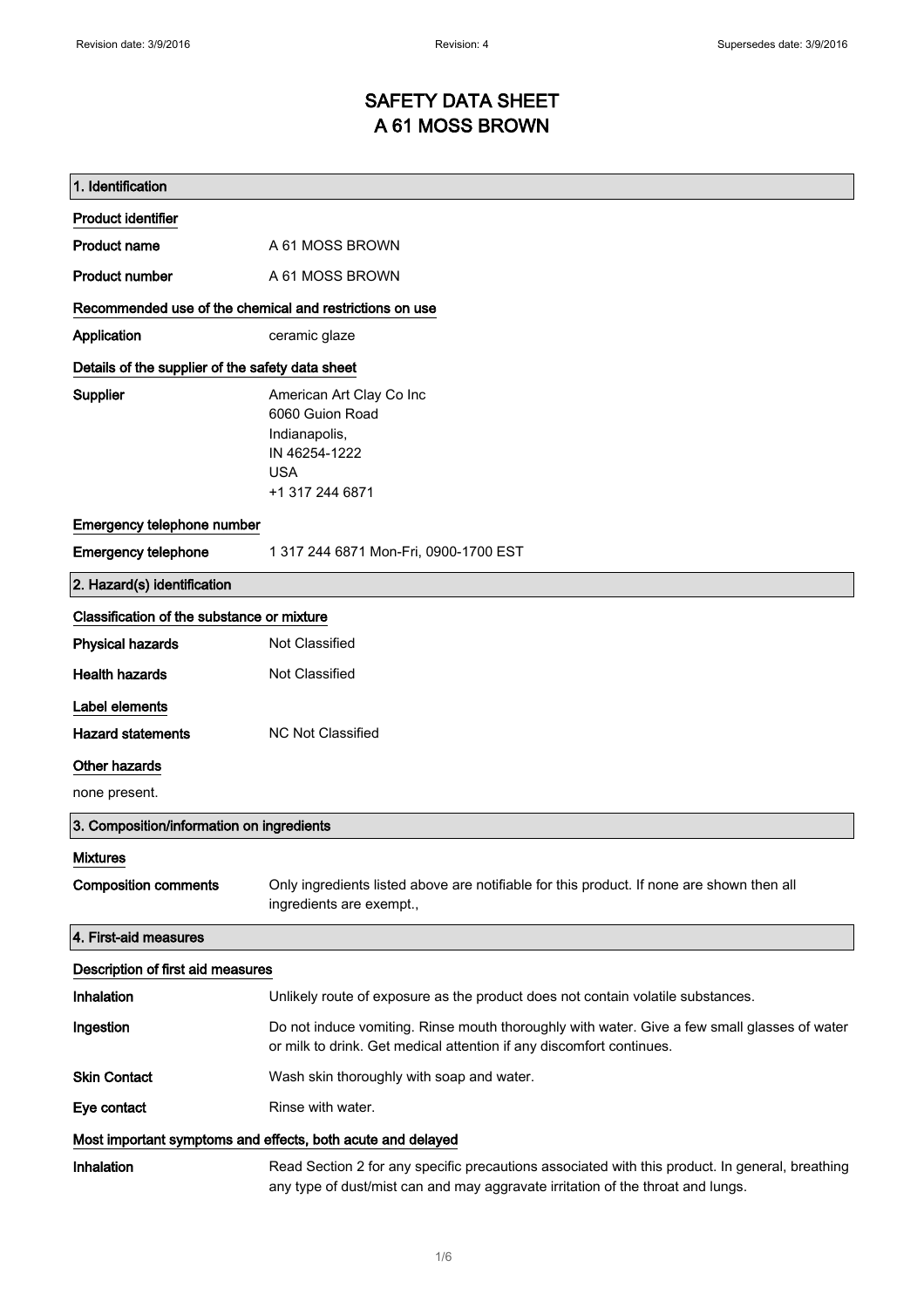| Ingestion                                                    | Read Section 2 for any specific precautions associated with the use of this product. Products<br>with specific warnings about ingestion will give guidance there.                                                                                                                                           |  |
|--------------------------------------------------------------|-------------------------------------------------------------------------------------------------------------------------------------------------------------------------------------------------------------------------------------------------------------------------------------------------------------|--|
| Skin contact                                                 | Read Section 2 for any specific precautions associated with the use of this product. In general<br>most ceramic glazes, clays and special products will tend to have a drying effect on the skin<br>and may cause some sensitivity to users with sensitive skin.                                            |  |
| Eye contact                                                  | Read Section 2 for any specific precautions associated with the use of this product. In general<br>most ceramic and special products contain materials that maybe abrasive to eyes. Keeping<br>materials from contacting the eyes is prudent. If contact does occur, flush with clean water, do<br>not rub. |  |
|                                                              | Indication of immediate medical attention and special treatment needed                                                                                                                                                                                                                                      |  |
| Notes for the doctor                                         | Treat symptomatically.                                                                                                                                                                                                                                                                                      |  |
| 5. Fire-fighting measures                                    |                                                                                                                                                                                                                                                                                                             |  |
| <b>Extinguishing media</b>                                   |                                                                                                                                                                                                                                                                                                             |  |
| Suitable extinguishing media                                 | Use fire-extinguishing media suitable for the surrounding fire.                                                                                                                                                                                                                                             |  |
| Special hazards arising from the substance or mixture        |                                                                                                                                                                                                                                                                                                             |  |
| Specific hazards                                             | The product is not believed to present a hazard due to its physical nature.                                                                                                                                                                                                                                 |  |
| <b>Advice for firefighters</b>                               |                                                                                                                                                                                                                                                                                                             |  |
| for firefighters                                             | Special protective equipment Use protective equipment appropriate for surrounding materials.                                                                                                                                                                                                                |  |
| 6. Accidental release measures                               |                                                                                                                                                                                                                                                                                                             |  |
|                                                              | Personal precautions, protective equipment and emergency procedures                                                                                                                                                                                                                                         |  |
| <b>Personal precautions</b>                                  | For personal protection, see Section 8.                                                                                                                                                                                                                                                                     |  |
| <b>Environmental precautions</b>                             |                                                                                                                                                                                                                                                                                                             |  |
| <b>Environmental precautions</b>                             | Please read Section 2 completely. If any environmental warnings such as; H411 or H412 are<br>listed in Section 2, please use appropriate procedures when disposing of product and<br>container. Do not put materials into waterways or sewers.                                                              |  |
| Methods and material for containment and cleaning up         |                                                                                                                                                                                                                                                                                                             |  |
| Methods for cleaning up                                      | Collect spillage for reclamation or absorb in vermiculite, dry sand or similar material.                                                                                                                                                                                                                    |  |
| Reference to other sections                                  | For waste disposal, see Section 13. For personal protection, see Section 8.                                                                                                                                                                                                                                 |  |
| 7. Handling and storage                                      |                                                                                                                                                                                                                                                                                                             |  |
| Precautions for safe handling                                |                                                                                                                                                                                                                                                                                                             |  |
| <b>Usage precautions</b>                                     | Read label before use. Do not eat, drink or smoke when using this product. Good personal<br>hygiene procedures should be implemented. Wash hands and any other contaminated areas<br>of the body with soap and water before leaving the work site.                                                          |  |
| Conditions for safe storage, including any incompatibilities |                                                                                                                                                                                                                                                                                                             |  |
| <b>Storage precautions</b>                                   | Store in tightly-closed, original container in a dry and cool place.                                                                                                                                                                                                                                        |  |
| Specific end uses(s)                                         |                                                                                                                                                                                                                                                                                                             |  |
| Specific end use(s)                                          |                                                                                                                                                                                                                                                                                                             |  |
|                                                              | The identified uses for this product are detailed in Section 1.2.                                                                                                                                                                                                                                           |  |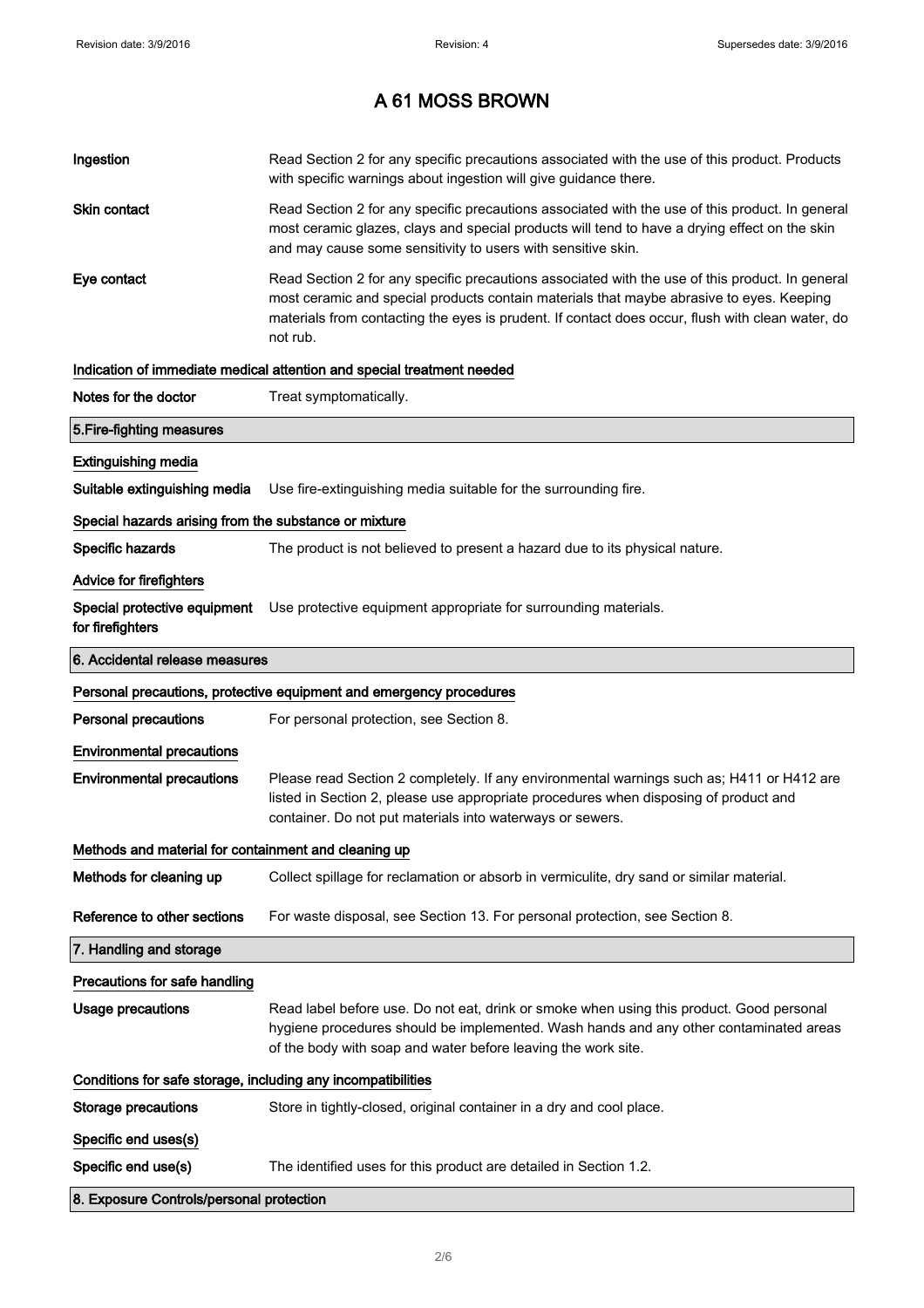| Ingredient comments                 | Only ingredients listed n Section 3 are notifiable for this product. If none are shown then all<br>ingredients are exempt.                                                                                           |
|-------------------------------------|----------------------------------------------------------------------------------------------------------------------------------------------------------------------------------------------------------------------|
| <b>Exposure controls</b>            |                                                                                                                                                                                                                      |
| Appropriate engineering<br>controls | No specific ventilations requirements unless the "FAN" pictogram is shown above or specified<br>in Section 2.                                                                                                        |
| Eye/face protection                 | No specific eye protection required unless the "EYE PROTECTION" pictogram is shown<br>above or specified in Section 2.                                                                                               |
| Hand protection                     | No specific hand protection required unless the "HAND PROTECTION" pictogram is shown<br>above or specified in Section 2.                                                                                             |
| Hygiene measures                    | Using good personal hygiene practices is always appropriate. Keeping a clean work space,<br>cleaning up properly when done, and not eating, drinking or smoking when using this product.                             |
| Respiratory protection              | No specific respiratory protection required unless the "RESPIRATOR" pictogram is shown<br>above or specified in Section 2. Using the appropriate certified protection for the operation is<br>important if required. |

### 9. Physical and Chemical Properties

#### Information on basic physical and chemical properties

| Appearance                                      | Colored liquid.           |
|-------------------------------------------------|---------------------------|
| Color                                           | Various colors.           |
| Odor                                            | Almost odorless.          |
| <b>Odor threshold</b>                           | No information available. |
| рH                                              | 6-8                       |
| <b>Melting point</b>                            | No information available. |
| Initial boiling point and range                 | No information available. |
| <b>Flash point</b>                              | No information available. |
| <b>Evaporation rate</b>                         | No information available. |
| Flammability (solid, gas)                       | No information available. |
| Upper/lower flammability or<br>explosive limits | No information available. |
| Vapour pressure                                 | No information available. |
| <b>Relative density</b>                         | Greater than 1.0          |
| Solubility(ies)                                 | Not applicable.           |
| <b>Partition coefficient</b>                    | No information available. |
| <b>Auto-ignition temperature</b>                | Not applicable.           |
| <b>Decomposition Temperature</b>                | No information available. |
| <b>Viscosity</b>                                | No information available. |
| <b>Explosive properties</b>                     | none                      |
| <b>Oxidising properties</b>                     | none                      |
| Other information                               | Not applicable.           |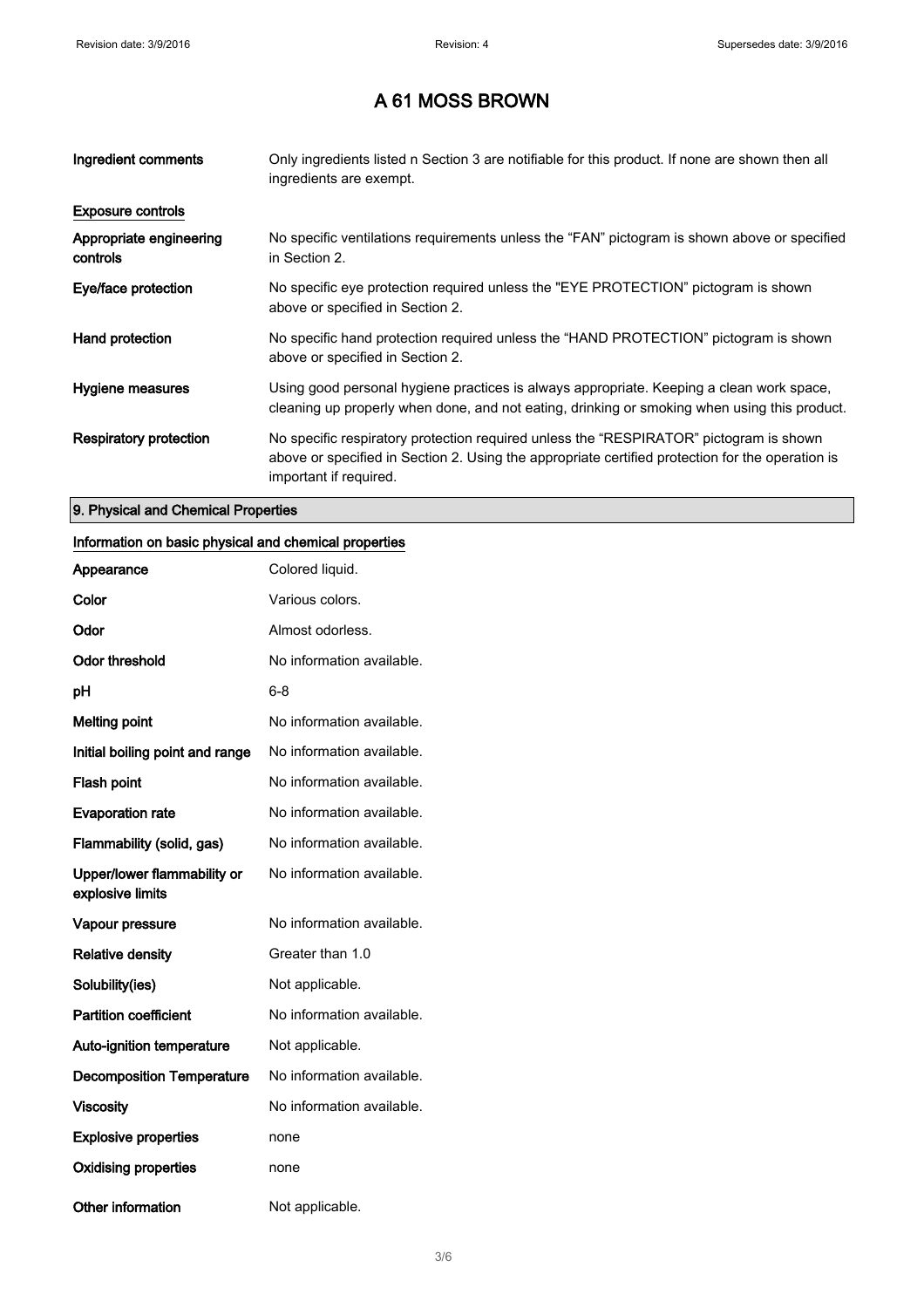| 10. Stability and reactivity          |                                                                                                                                                                                                                                                |
|---------------------------------------|------------------------------------------------------------------------------------------------------------------------------------------------------------------------------------------------------------------------------------------------|
| <b>Reactivity</b>                     | There are no known reactivity hazards associated with this product.                                                                                                                                                                            |
| <b>Stability</b>                      | No particular stability concerns.                                                                                                                                                                                                              |
| Possibility of hazardous<br>reactions | None known.                                                                                                                                                                                                                                    |
| Conditions to avoid                   | None known.                                                                                                                                                                                                                                    |
| Materials to avoid                    | None known.                                                                                                                                                                                                                                    |
| Hazardous decomposition<br>products   | None known.                                                                                                                                                                                                                                    |
| 11. Toxicological information         |                                                                                                                                                                                                                                                |
| Information on toxicological effects  |                                                                                                                                                                                                                                                |
| <b>Toxicological effects</b>          | Please read Section 2 thoroughly to understand the toxicological risks, (if any) and<br>precautions for safe use (if any).                                                                                                                     |
| Skin corrosion/irritation             |                                                                                                                                                                                                                                                |
| <b>Skin sensitization</b>             |                                                                                                                                                                                                                                                |
| <b>Skin sensitisation</b>             | Based on available data the classification criteria are not met.                                                                                                                                                                               |
| Eye contact                           | May cause temporary eye irritation.                                                                                                                                                                                                            |
| 12. Ecological Information            |                                                                                                                                                                                                                                                |
| Ecotoxicity                           | Please read Section 2 completely. If any environmental warnings such as; H411 or H412 are<br>listed in Section 2, please use appropriate procedures when disposing of product and<br>container. Do not put materials into waterways or sewers. |
| Toxicity                              |                                                                                                                                                                                                                                                |
| <b>Toxicity</b>                       | Please read Section 2 completely. If any environmental warnings such as; H411 or H412 are<br>listed in Section 2, please use appropriate procedures when disposing of product and<br>container. Do not put materials into waterways or sewers. |
| Persistence and degradability         |                                                                                                                                                                                                                                                |
| Persistence and degradability         | No data available.                                                                                                                                                                                                                             |
| Biodegradation                        | Not inherently biodegradable.                                                                                                                                                                                                                  |
| Bioaccumulative potential             |                                                                                                                                                                                                                                                |
| <b>Partition coefficient</b>          | No information available.                                                                                                                                                                                                                      |
| Mobility in soil                      |                                                                                                                                                                                                                                                |
| <b>Mobility</b>                       | Semi-mobile.                                                                                                                                                                                                                                   |
| Results of PBT and vPvB assessment    |                                                                                                                                                                                                                                                |
| Results of PBT and vPvB<br>assessment | This product does not contain any substances classified as PBT or vPvB.                                                                                                                                                                        |
| Other adverse effects                 |                                                                                                                                                                                                                                                |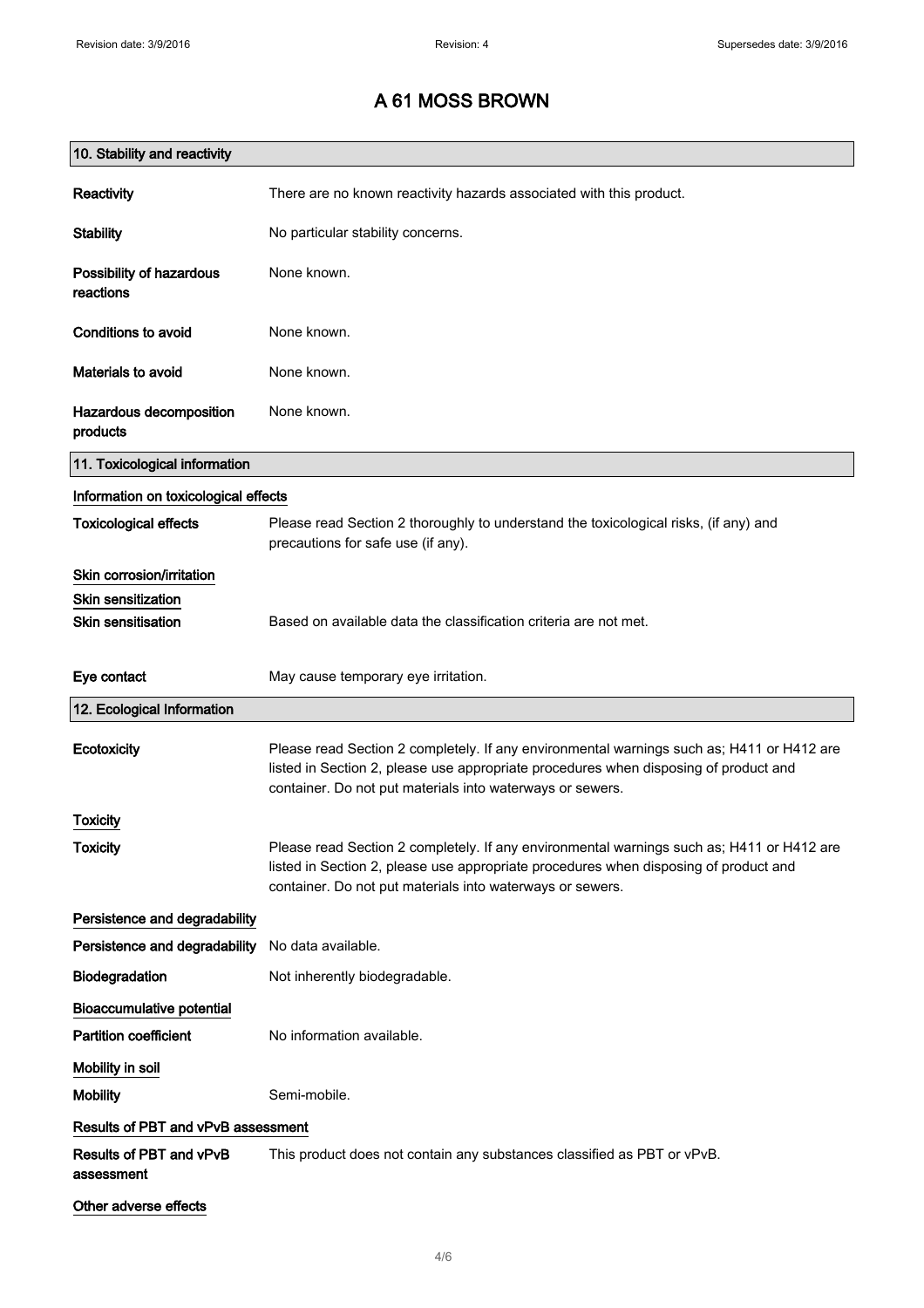| Other adverse effects                                                                                                                                                                                                                             | None known.                                                                                                                                                                                  |  |
|---------------------------------------------------------------------------------------------------------------------------------------------------------------------------------------------------------------------------------------------------|----------------------------------------------------------------------------------------------------------------------------------------------------------------------------------------------|--|
| 13. Disposal considerations                                                                                                                                                                                                                       |                                                                                                                                                                                              |  |
| Waste treatment methods                                                                                                                                                                                                                           |                                                                                                                                                                                              |  |
| <b>General information</b>                                                                                                                                                                                                                        | Dispose of waste product or used containers in accordance with local regulations When<br>handling waste, the safety precautions applying to handling of the product should be<br>considered. |  |
| 14. Transport information                                                                                                                                                                                                                         |                                                                                                                                                                                              |  |
| General                                                                                                                                                                                                                                           | The product is not covered by international regulations on the transport of dangerous goods<br>(IMDG, IATA, DoT).                                                                            |  |
| <b>UN Number</b>                                                                                                                                                                                                                                  |                                                                                                                                                                                              |  |
| Not applicable.                                                                                                                                                                                                                                   |                                                                                                                                                                                              |  |
| UN proper shipping name                                                                                                                                                                                                                           |                                                                                                                                                                                              |  |
| Not applicable.                                                                                                                                                                                                                                   |                                                                                                                                                                                              |  |
| Transport hazard class(es)                                                                                                                                                                                                                        |                                                                                                                                                                                              |  |
| No transport warning sign required.                                                                                                                                                                                                               |                                                                                                                                                                                              |  |
| Packing group                                                                                                                                                                                                                                     |                                                                                                                                                                                              |  |
| Not applicable.                                                                                                                                                                                                                                   |                                                                                                                                                                                              |  |
| <b>Environmental hazards</b>                                                                                                                                                                                                                      |                                                                                                                                                                                              |  |
| <b>Environmentally Hazardous Substance</b><br>Please refer to Section 2 for any environmental hazards associated with this product. If H411/H412 warnings are shown then<br>please verify packaging and labeling requirements for larger volumes. |                                                                                                                                                                                              |  |
| Special precautions for user                                                                                                                                                                                                                      |                                                                                                                                                                                              |  |
| Not applicable.                                                                                                                                                                                                                                   |                                                                                                                                                                                              |  |
| Transport in bulk according to Not applicable.<br>Annex II of MARPOL 73/78<br>and the IBC Code                                                                                                                                                    |                                                                                                                                                                                              |  |
| 15. Regulatory information                                                                                                                                                                                                                        |                                                                                                                                                                                              |  |
| <b>US State Regulations</b>                                                                                                                                                                                                                       | California Proposition 65 Carcinogens and Reproductive Toxins                                                                                                                                |  |
| None of the ingredients are listed or exempt.                                                                                                                                                                                                     |                                                                                                                                                                                              |  |
| Inventories                                                                                                                                                                                                                                       |                                                                                                                                                                                              |  |
| Canada - DSL/NDSL                                                                                                                                                                                                                                 |                                                                                                                                                                                              |  |
| All the ingredients are listed or exempt.                                                                                                                                                                                                         |                                                                                                                                                                                              |  |
| <b>US-TSCA</b>                                                                                                                                                                                                                                    |                                                                                                                                                                                              |  |
| All the ingredients are listed or exempt.                                                                                                                                                                                                         |                                                                                                                                                                                              |  |
| US - TSCA 12(b) Export Notification<br>All the ingredients are listed or exempt.                                                                                                                                                                  |                                                                                                                                                                                              |  |

16. Other information